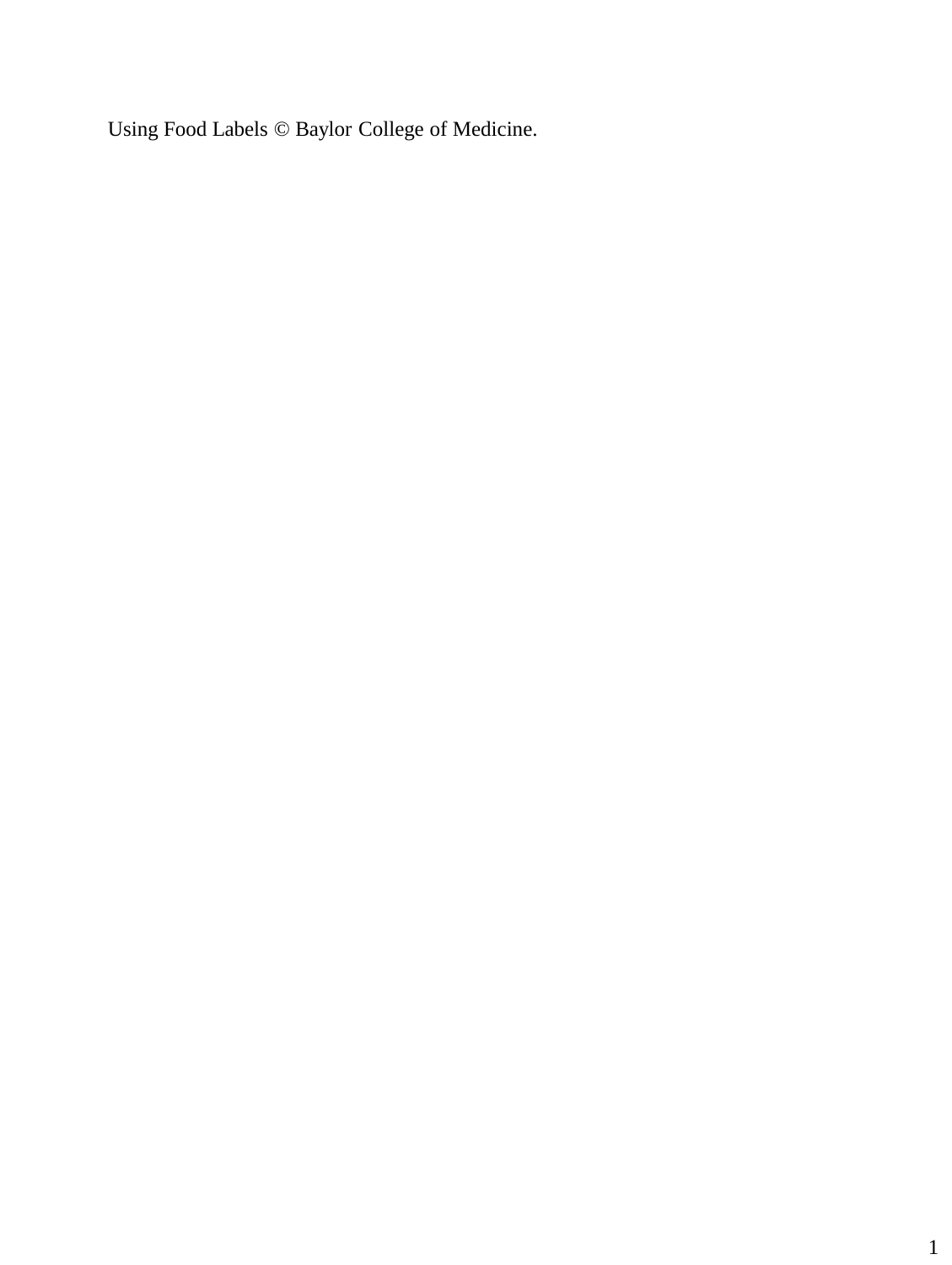

## **Materials**

Have students work in groups 2-4 to plan and carry out this activity.

## **Per Group of Students**

- 1 cup of white sugar
- Measuring cup
- Measuring spoon

#### **Per Student**

Copy of "From the Label to the Table!" Copy of "Sugar Measures Up"

## **Setup**

Set up sugar and other materials in a central location.

## **Reference**

Moreno N., and B. Tharp. (2011). *The Science of Food: Teacher*'*s Guide.* Fourth edition. Baylor College of Medicine. ISBN: 978-1-888997-76-7. Development of this student activity was supported, in part, by grant numbers R25 ES06932 and R2510698 from the National Institute of Environmental Health Sciences of the National Institutes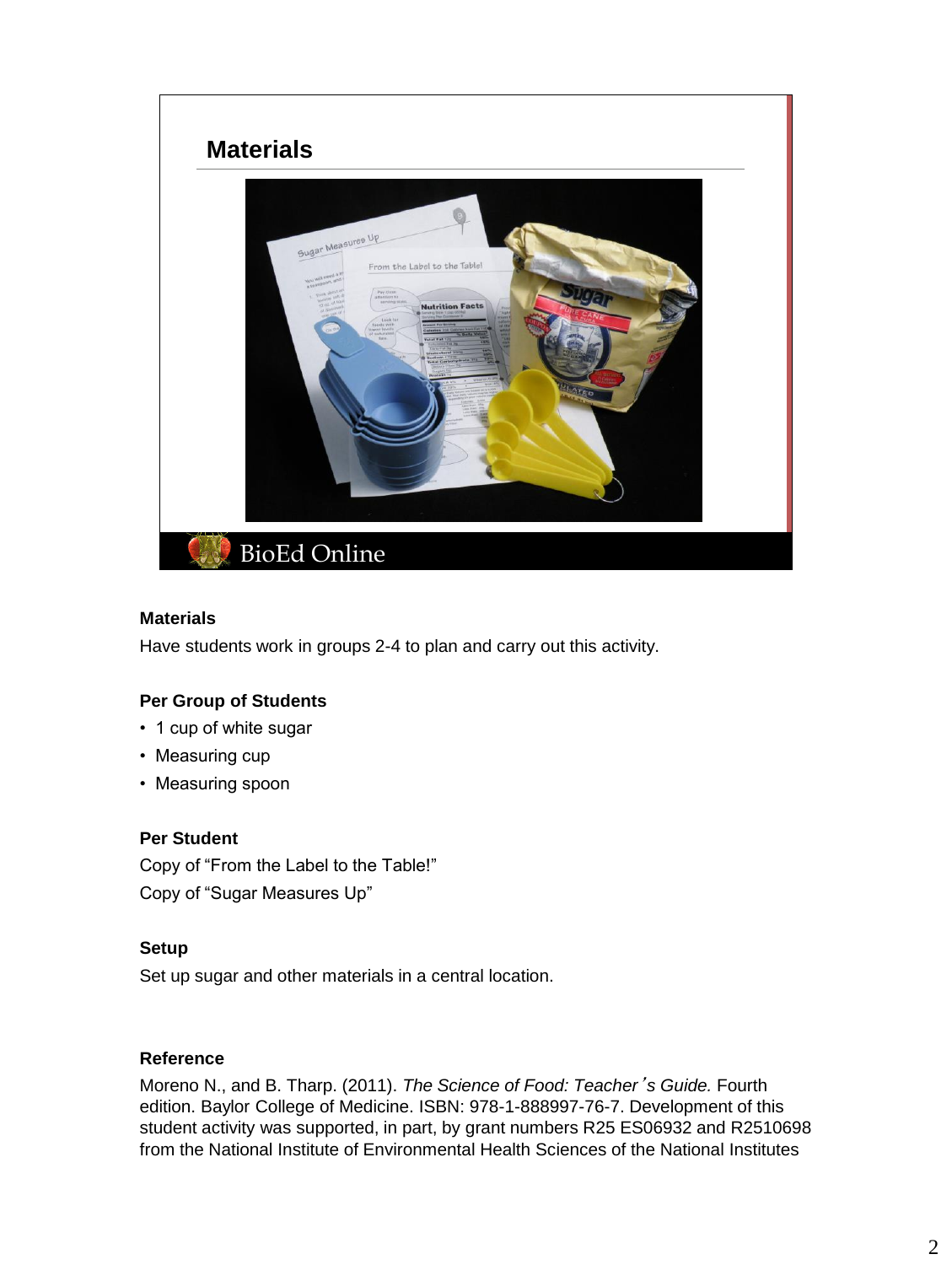of Health to Baylor College of Medicine.

# **Image Reference**

Photo by Christopher Burnett and Michael Vu © Baylor College of Medicine.

# **Key Words**

materials list, materials needed,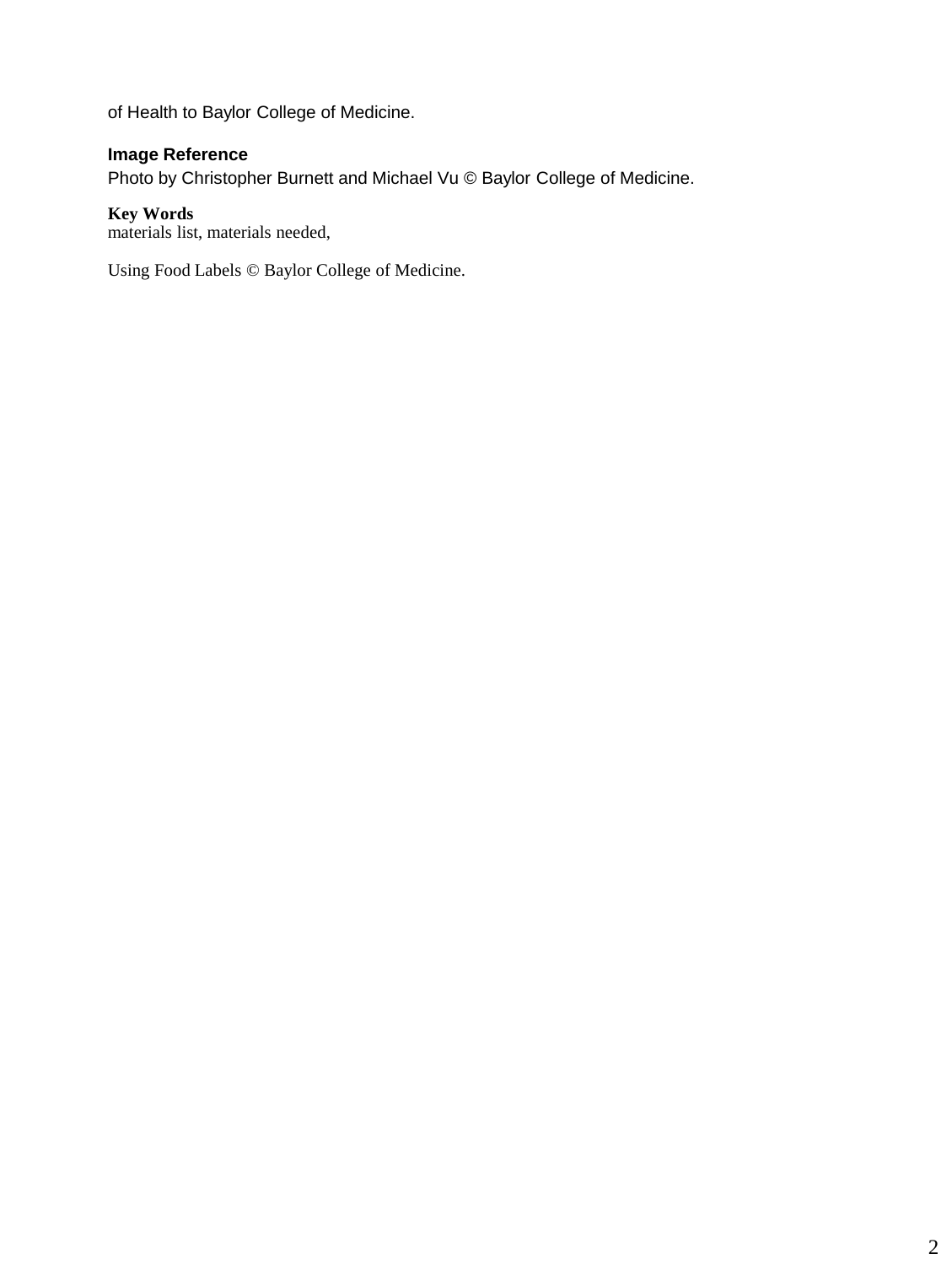

## **Science Safety Considerations**

Students always must think about safety when conducting science investigations. This slide may be used to review safety with your class prior to beginning the activity.

*Safety first!*

•Always school district and school science laboratory safety guidelines.

•Have a clear understanding of the investigation in advance.

- •Practice any investigation with which you are not familiar before conducting it with the class.
- •Make sure appropriate safety equipment, such as safety goggles, is available.
- •Continually monitor the area where the investigation is being conducted.

#### **References**

1.Dean R., M. Dean, and L. Motz. (2003). *Safety in the Elementary Science Classroom*. National Science Teachers Association. Subtraction N., and B. Thang. (2011). The Science of Food Teacher's Guide. Fourth<br>edition. Baylor College of Medicine. ISBN: 978-1-888997-76-7. Development of this<br>student activity was supported, in part, by grant numbers

#### **Key Words**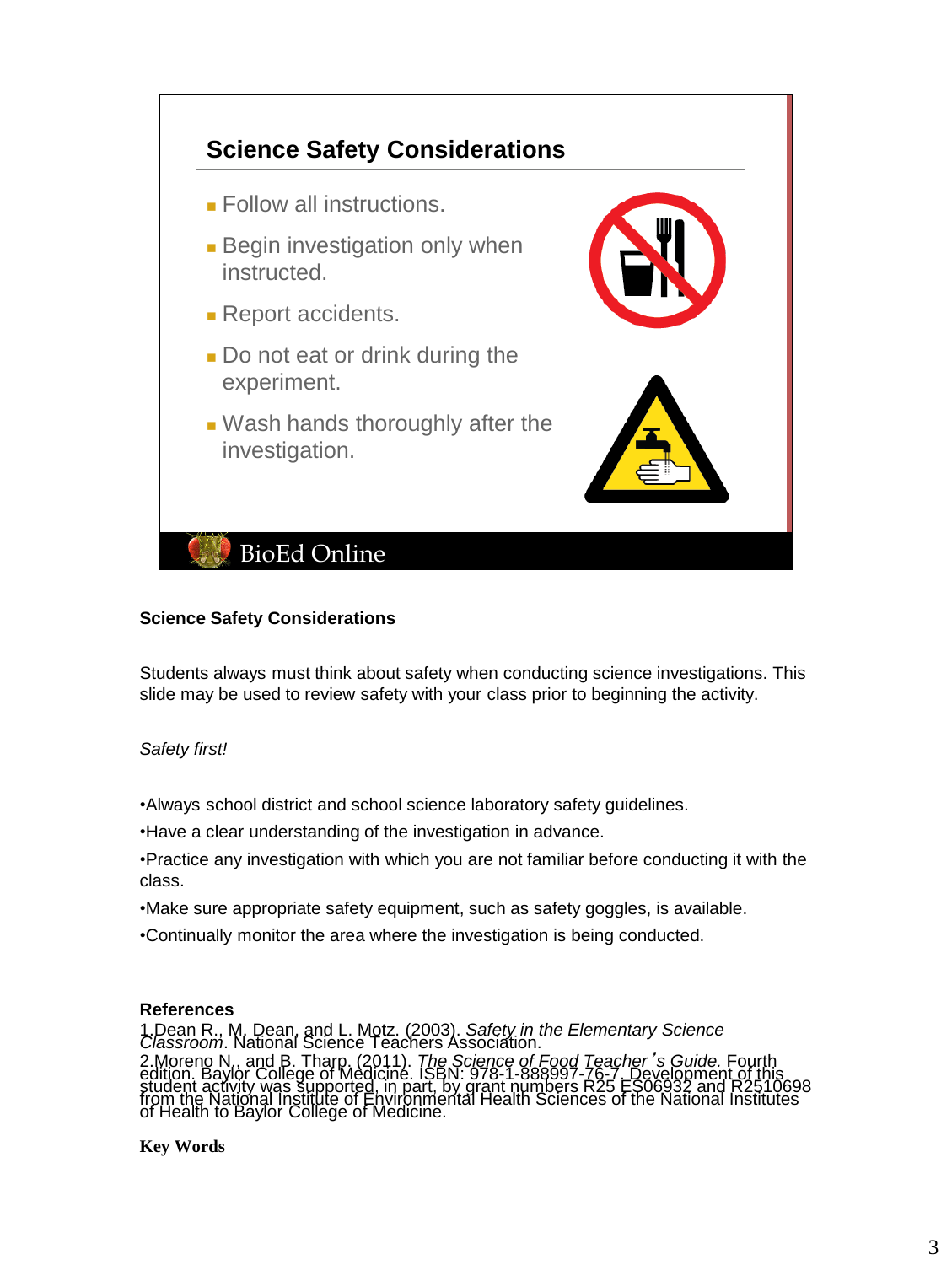science, classroom, safety, lab, laboratory, rules, safety signs,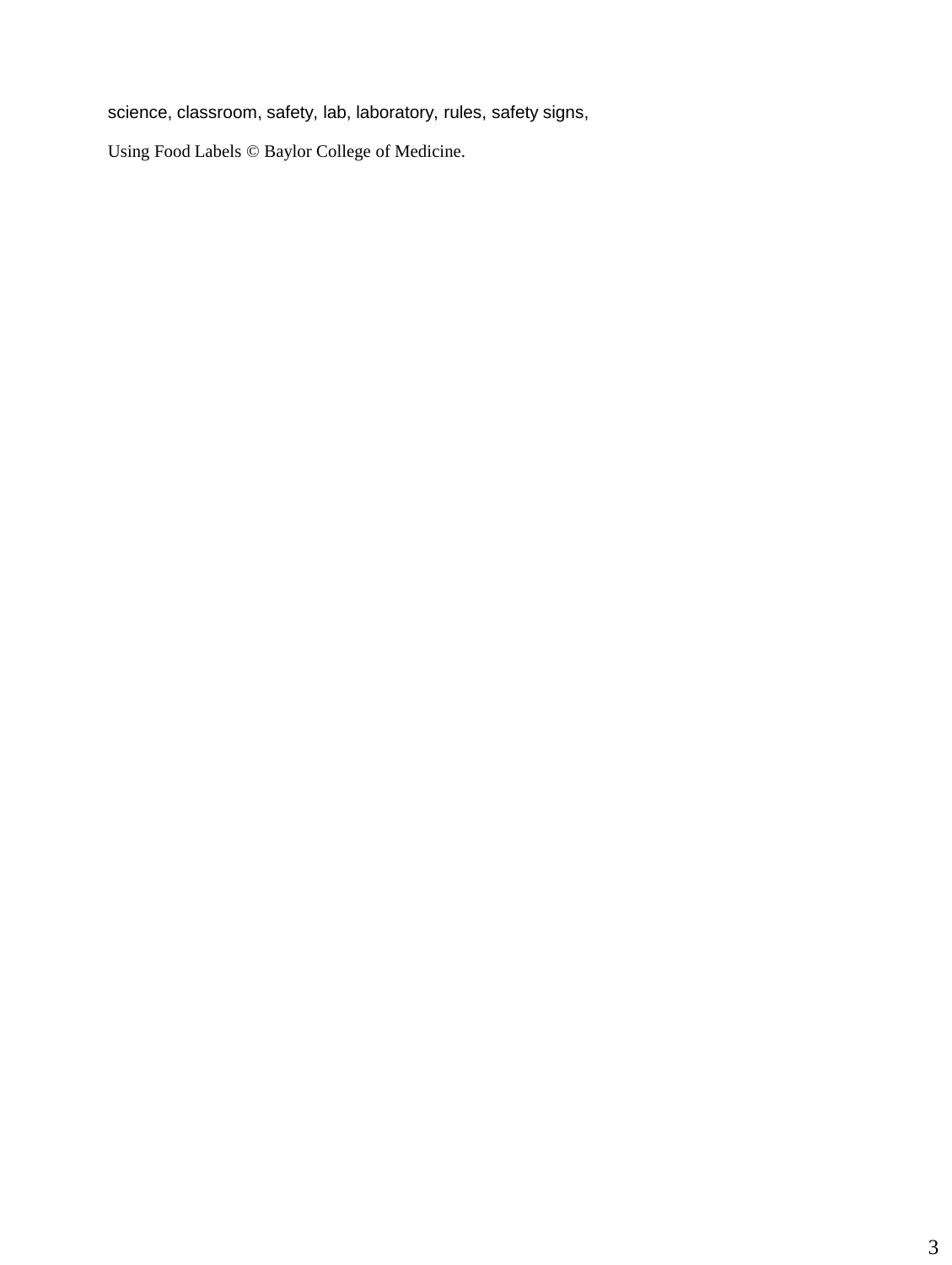

 $15%$ 

10%

20%

 $10%$ 

 $\overline{\Omega^{0/2}}$ 

#### **What Are Food Labels?**

Remind students of the "Healthy Eating" activity they used at the beginning of this unit. They learned that it is important to: balance the foods we eat with physical activity; consume plenty of grain products, vegetables and fruits; choose a diet low in fat, saturated fat and cholesterol; and moderate our intake of sugars and salt.

Distribute copies of the "From the Label to the Table!" student page. Have students read the label on the student page out loud in their groups.

To focus students' attention, begin by asking questions like, *What are food labels? Have you noticed that packaged foods now have uniform labels that provide information about the nutritional value of foods? How can we be sure that the foods we eat each day contain the nutrients we need?* and *Why do you think food labels are important?* 

Use the "From the Label to the Table!" worksheet to help students understand that the nutritional information provided on food labels helps people make better choices about which foods to buy and eat. Explain that the labels include information related to serving size, calories, fat, carbohydrates, sodium, protein, vitamins, and minerals. Tell students that labels also provide nutrient reference values, expressed as "% Daily Values," to help consumers understand how a food fits into an overall daily diet. Inform students that they will find out how much sugar is contained in a typical soft drink.

#### **Reference**

Moreno N., and B. Tharp. (2011). *The Science of Food: Teacher*'*s Guide.* Fourth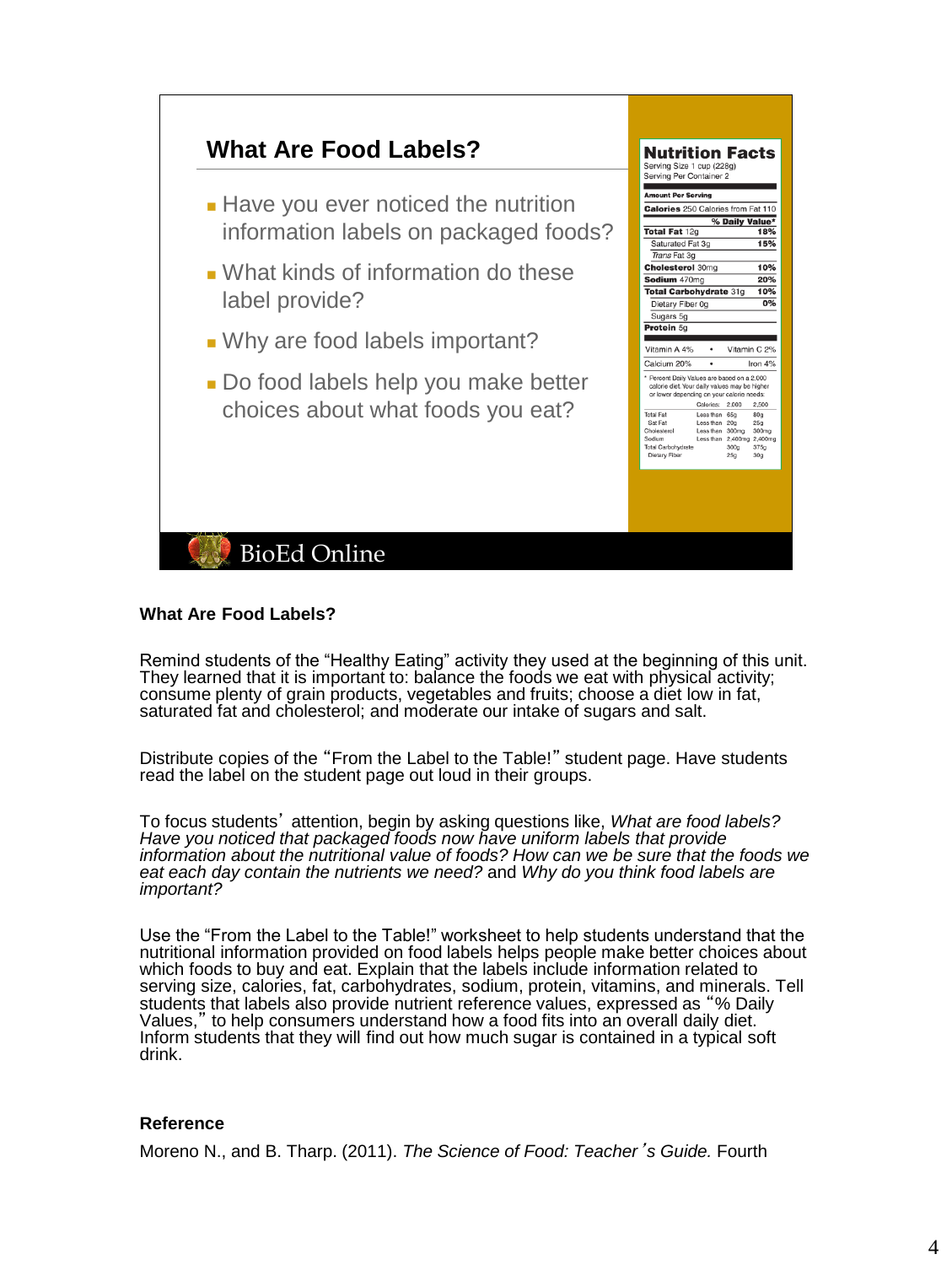edition. Baylor College of Medicine. ISBN: 978-1-888997-76-7. Development of this student activity was supported, in part, by grant numbers R25 ES06932 and R2510698 from the National Institute of Environmental Health Sciences of the National Institutes of Health to Baylor College of Medicine.

Food label courtesy of the U.S. Food and Drug Administration. Public domain. http://www.fda.gov/Food/IngredientsPackagingLabeling/LabelingNutrition/ucm114155.htm

#### **Key Words**

food, nutrition, food label, nutrition, nutrition facts, serving, serving size, calories, fat, cholesterol, sodium, sugar, grams, mg, carbohydrate, trans fat, saturated fat, protein, vitamins, minerals, fiber,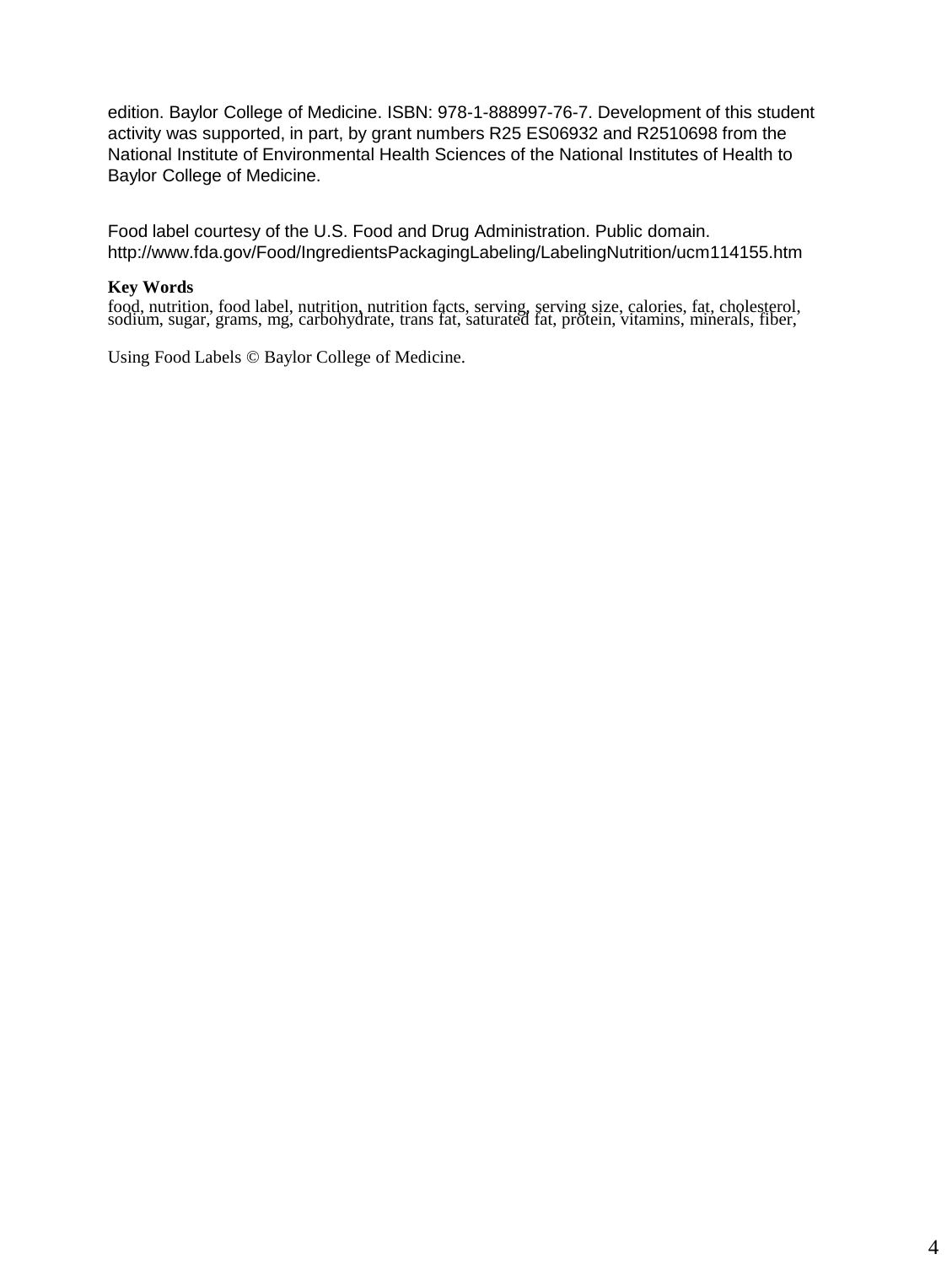

#### **Let**'**s Get Started**

In this activity, students will determine the amount of sugar in a typical soft drink. In the process, they also will explore the units of measurement commonly used on food labels and learn about healthful eating.

Have student groups follow the instructions on the "Sugar Measures Up" page to determine the amount of sugar contained in a typical soft drink. Students will begin by predicting the number of teaspoons of dissolved sugar in one ordinary (12-oz) can of their favorite soft drink. On the measuring cup shown on the worksheet, students should draw a line to indicate the amount of sugar they predict is in one can of soft drink.

Next, students will use the following information to answer the question, "How many teaspoons of sugar are in a can of soft drink?"

- An average 12-ounce can of soft drink contains about 40 grams of sugar.
- One teaspoon of sugar weighs 4 grams.

Students should add the appropriate number of teaspoons of sugar into the measuring cup. Have students observe the amount of sugar actually in the cup and ask, *Is this more or less sugar than you predicted would be in the can of soft drink?* On the measuring cup shown on the worksheet, students should draw a line to indicate the actual amount of sugar in a can of their soft drink.

#### **Reference**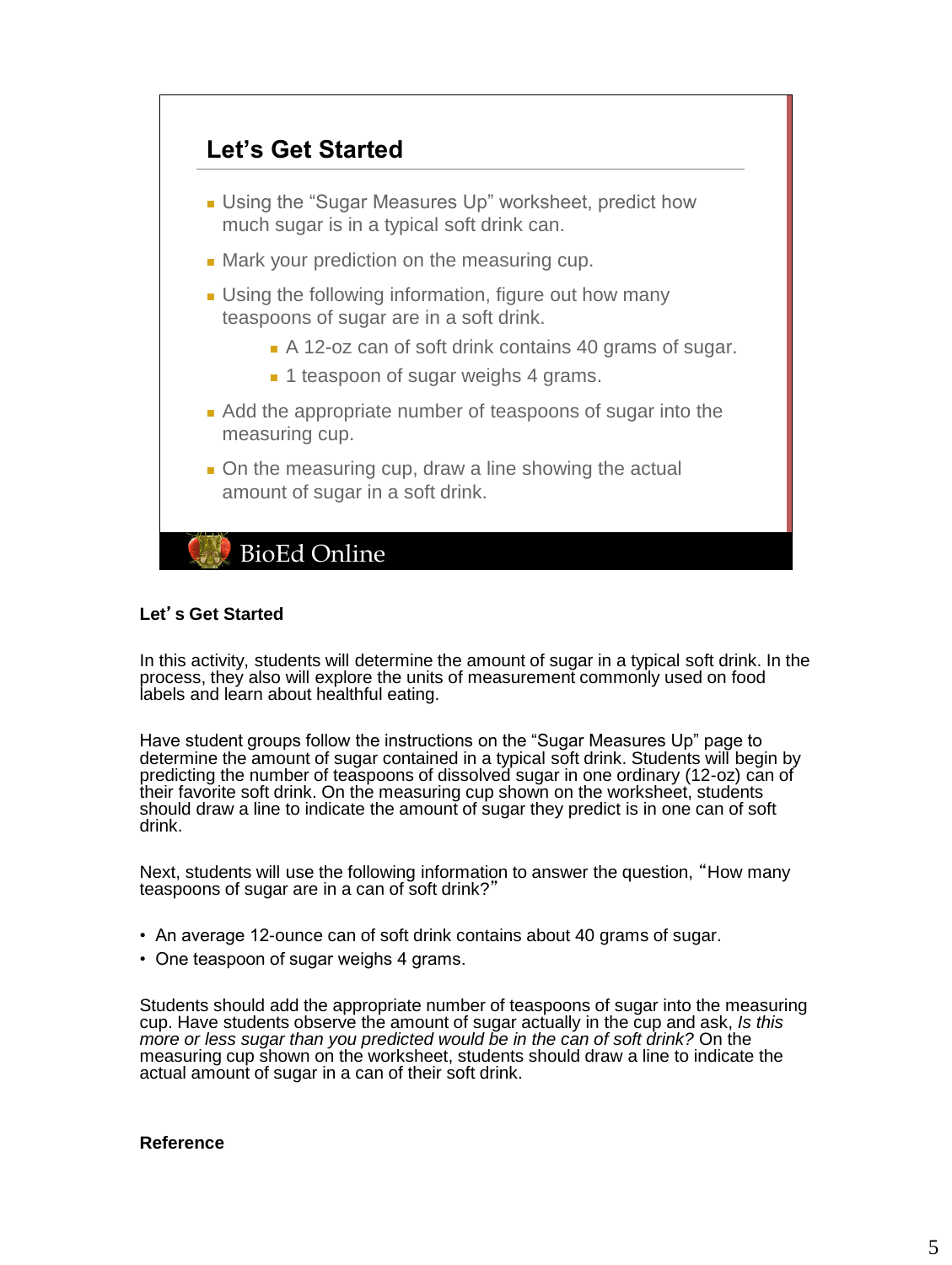Moreno N., and B. Tharp. (2011). *The Science of Food: Teacher*'*s Guide.* Fourth edition. Baylor College of Medicine. ISBN: 978-1-888997-76-7. Development of this student activity was supported, in part, by grant numbers R25 ES06932 and R2510698 from the National Institute of Environmental Health Sciences of the National Institutes of Health to Baylor College of Medicine.

#### **Key Words**

lesson, experiment, food, nutrition, food label, nutrition, nutrition facts, serving, serving size, sugar, calories, fat, cholesterol, sodium, grams, mg, carbohydrate, trans fat, saturated fat, protein, vitamins, minerals,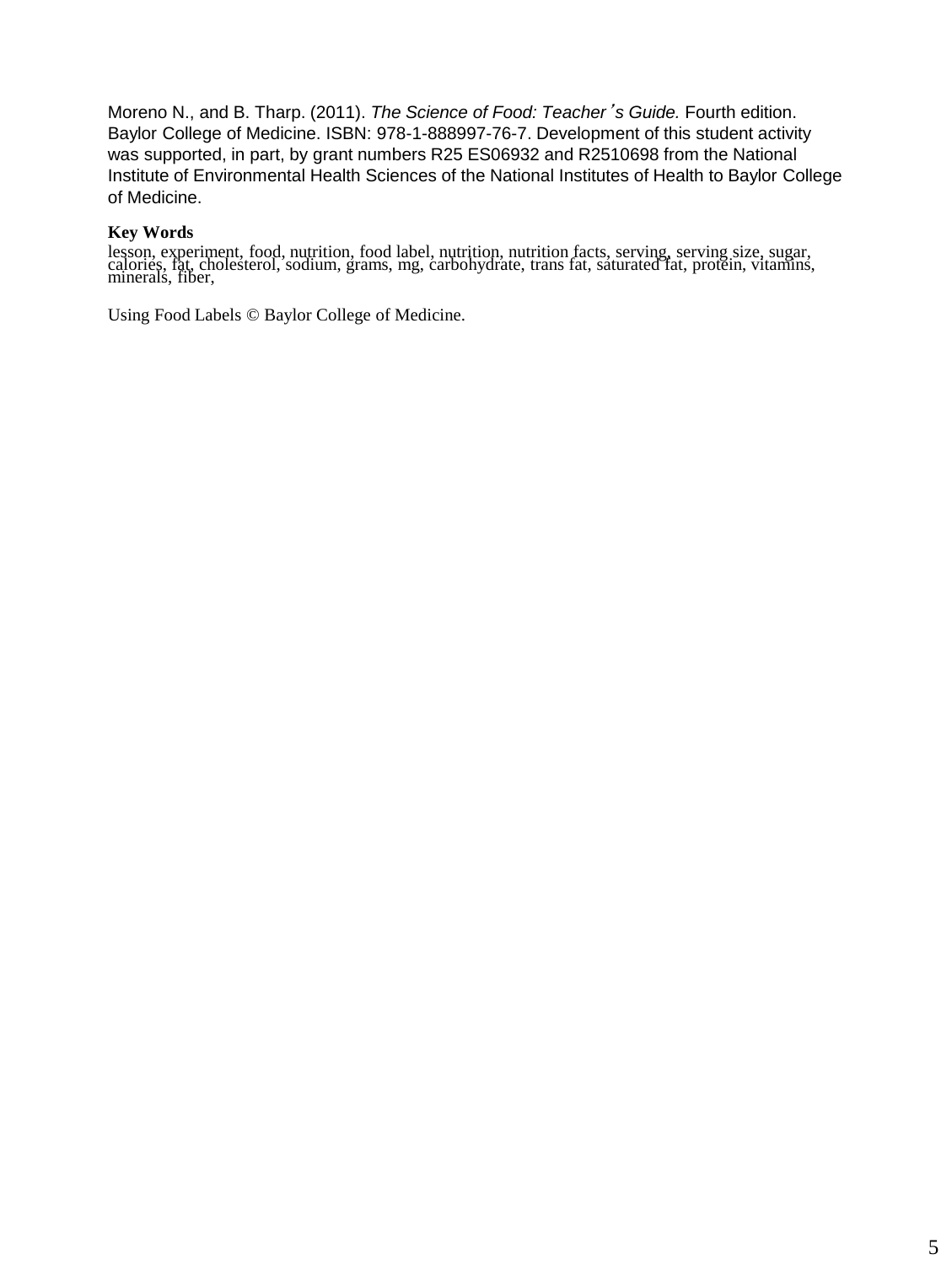

# **Let**'**s Talk About It**

Using Food Labels teaches students that food labels provide important information about the nutritional value of foods. Students will investigate the amount of sugar contained in a typical soft drink. They also will become familiar with the units of measurement commonly used on food labels and learn about healthful eating.

After the activity, ask the class, *How many teaspoons of sugar did you put into the measuring cup? Were you surprised by the amount of sugar in one soft drink? How many soft drinks would you need to meet your daily total carbohydrate requirement? Do you think that that would be a good way to fuel your body?*

## **Reference**

Moreno N., and B. Tharp. (2011). *The Science of Food: Teacher*'*s Guide.* Fourth edition. Baylor College of Medicine. ISBN: 978-1-888997-76-7. Development of this student activity was supported, in part, by grant numbers R25 ES06932 and R2510698 from the National Institute of Environmental Health Sciences of the National Institutes of Health to Baylor College of Medicine.

## **Image Reference**

Photo courtesy of SMC. Released into the public domain. http://commons.wikimedia.org/wiki/File:Soft\_drink\_shelf.JPG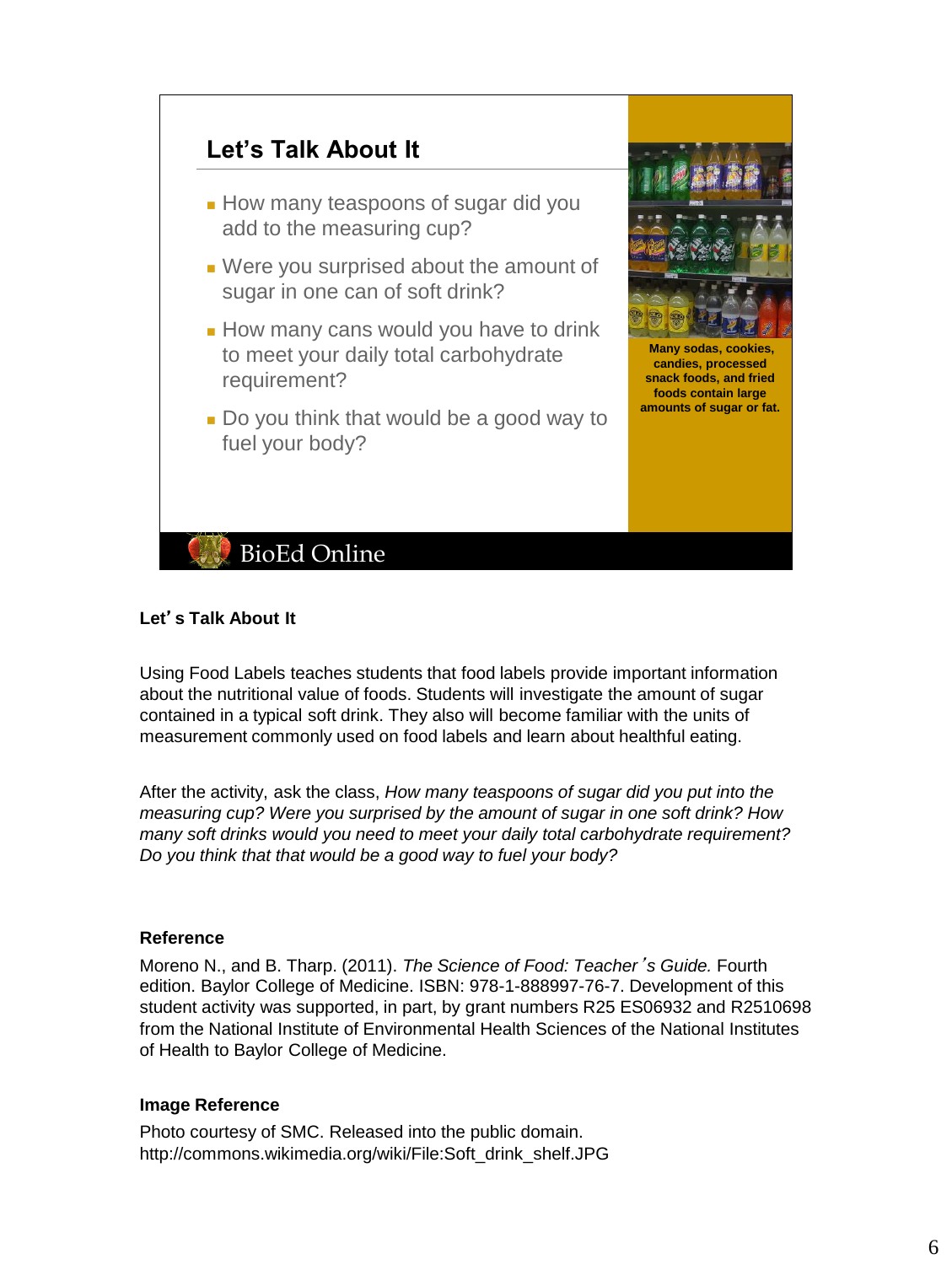## **Key Words**

lesson, experiment, food, nutrition, food label, nutrition, nutrition facts, serving, serving size, calories,<br>sugar, fat, cholesterol, sodium, grams, mg, carbohydrate, trans fat, saturated fat, protein, vitamins,<br>minerals,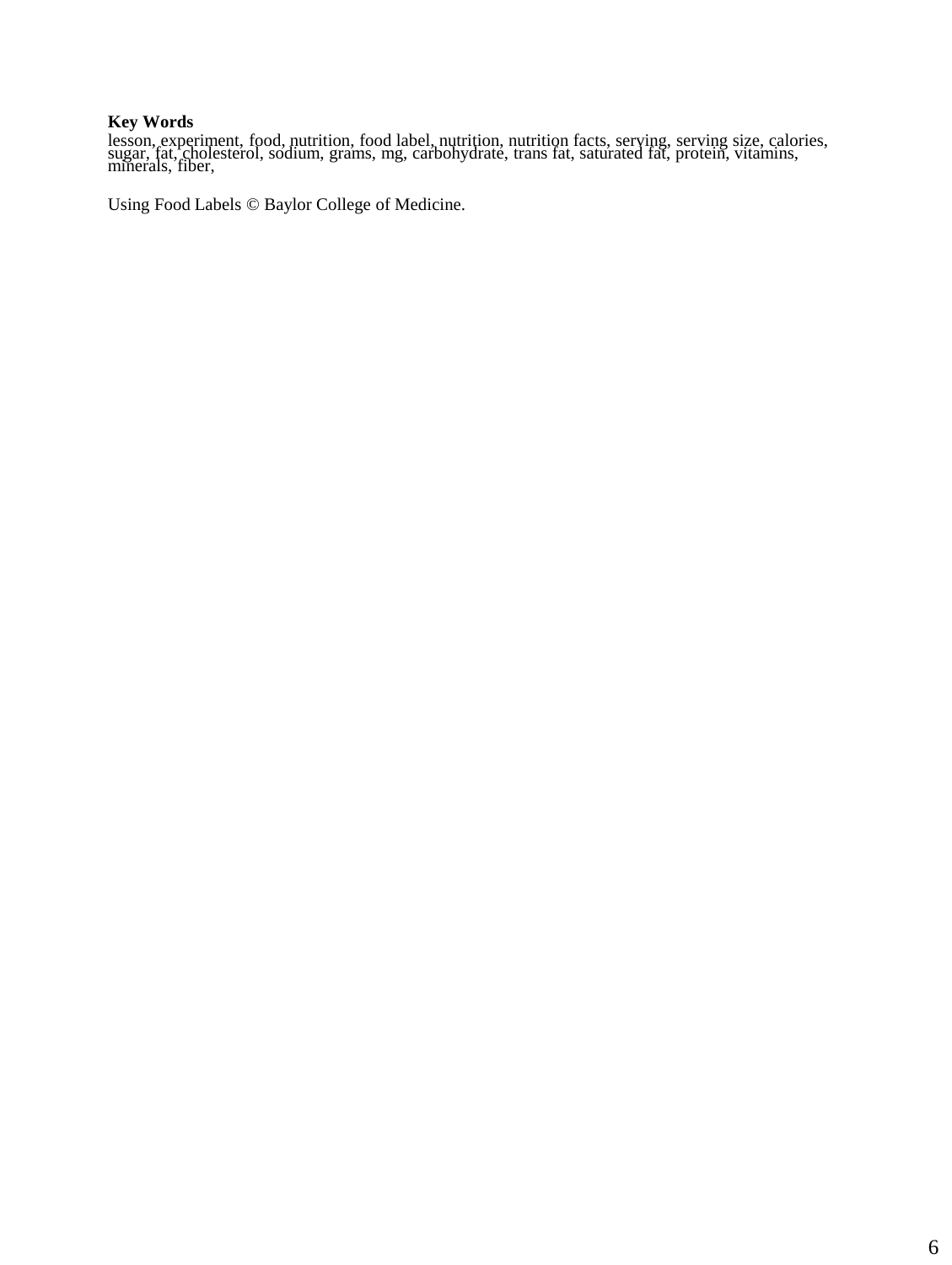

#### **The Science Behind Food Labels**

- In this activity, students learned that food labels provide important information about the nutritional value of foods. Additional key points that may be conveyed by the activity include the following.
- Serving size is the amount of food on which the nutrition facts are based. If someone eats more than the serving size, he or she will receive more of the calories and nutrients than the amounts shown on the label. Serving sizes often are smaller than the amount a typical person might eat.
- Calories measure the amount of energy a food can provide. Most people need 2,000 to 2,500 calories each day to meet their energy needs.
- Calories from Fat is the number of calories that come from fats and oils in a food.
- Total Fat gives the weight of all the fat in one serving. Most people should have less than 65 g of fat each day.
- Saturated Fat indicates the weight of unhealthful fats in one serving. Common saturated fats are lard, butter, shortening and coconut oil.
- Trans Fat is another unhealthy form of fat. It is created during the manufacturing of vegetable shortening and some margarines.
- Sodium is the amount of salt in a food. Some people need to restrict the amount of salt in their diets.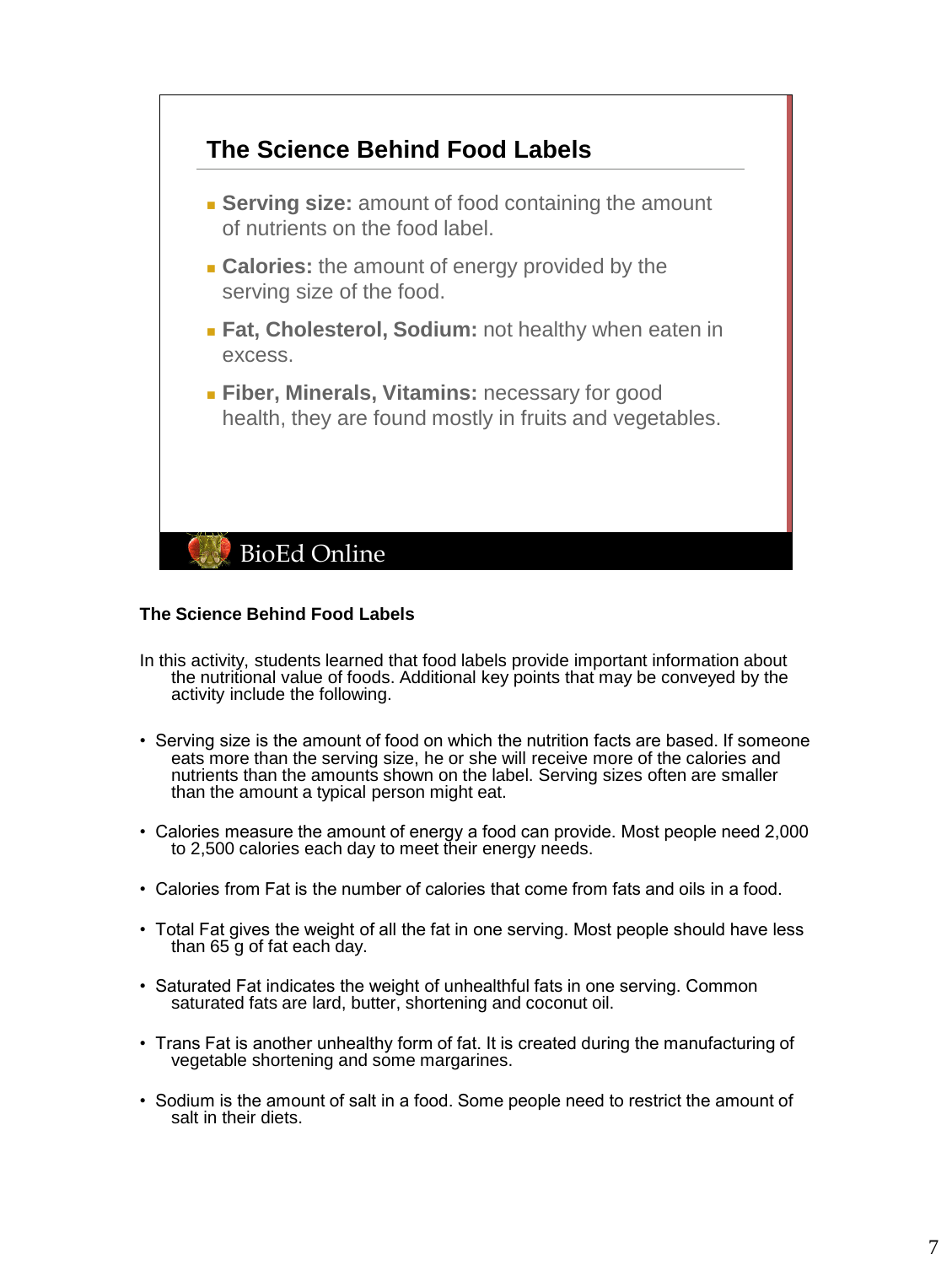- Total Carbohydrate shows the amount sugars, starches and different kinds of fiber in one serving of the food. Most people eat too much sugar. Brown sugar, molasses, honey and corn syrup all are sugars.
- Dietary fiber is important to health.
- Protein is essential for building muscles and for many body functions.
- Vitamins and Minerals are materials in food that are necessary for health. It is important to meet 100% of the daily requirements of vitamins and minerals by including 5–9 servings of fruits and vegetables in each day's diet.

# **Reference**

Moreno N., and B. Tharp. (2011). *The Science of Food: Teacher*'*s Guide.* Fourth edition. Baylor College of Medicine. ISBN: 978-1-888997-76-7. Development of this student activity was supported, in part, by grant numbers R25 ES06932 and R2510698 from the National Institute of Environmental Health Sciences of the National Institutes of Health to Baylor College of Medicine.

#### **Key Words**

lesson, experiment, food, nutrition, food label, nutrition, nutrition facts, serving, serving size, calories, fat, cholesterol, sodium, sugar, grams, mg, carbohydrate, trans fat, saturated fat, protein, vitamins, minerals,